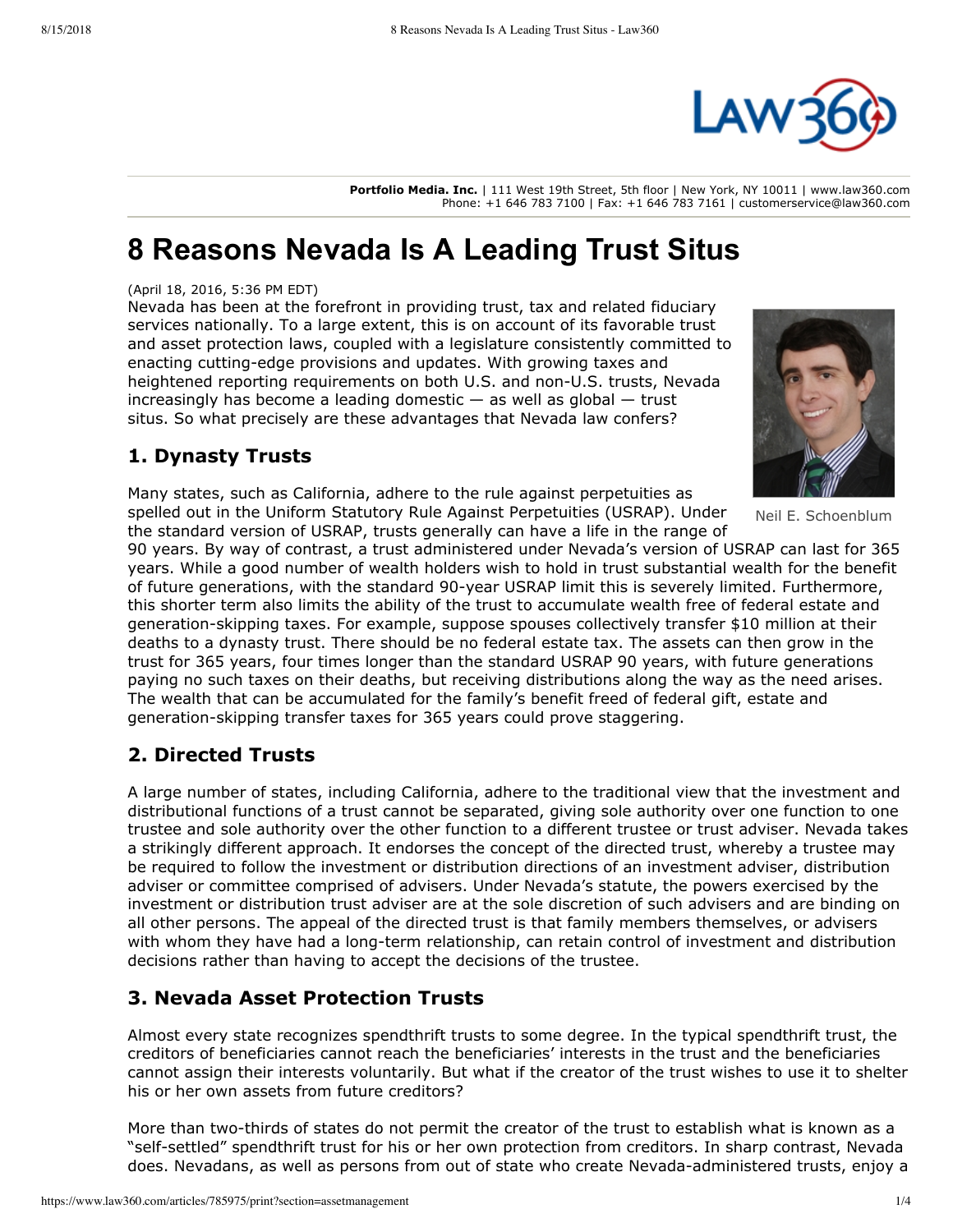significant benefit in this regard. But Nevada goes one step further. Its law recognizes no exception creditors whatsoever. Almost every other state that has adopted self-settled asset protection trust legislation recognizes certain statutory exceptions, typically for claims for maintenance by current and former spouses and for pre-existing tort creditors. Unlike Nevada, where the self-settled spendthrift trust is even insulated from these potential claimants, the statutes of almost every other asset protection trust state permit exception creditors to pierce the trust, notwithstanding the fact that the applicable statute of limitations period has already expired.

A significant advantage Nevada has over other states that also offer similar asset protection laws is its short two-year statute of limitations. Many of the other asset protection states have a four-year statute of limitations period until the trust assets are protected. While pre-existing creditors can commence an action to challenge a transfer to a Nevada asset protection trust within the later of (1) two years from the date of transfer of the assets or (2) six months after the creditor discovers or reasonably should have discovered the transfer, this potential six-month discovery extension is effectively limited since a creditor is deemed to have discovered a transfer at the time a public record is made of the transfer including, without limitation, the recording of the conveyance of real property or the filing of a financing statement.

As a further restriction on actions against a Nevada asset protection trust, a creditor needs to prove by clear and convincing evidence  $-$  even during the two-year seasoning period before the assets are officially protected by statute — that the transfer of property to the spendthrift trust was fraudulent or violates a legal obligation owed to the creditor.

While the Nevada self-settled spendthrift trust must, technically, be irrevocable, Nevada's asset protection laws permit trust creators to retain seemingly broad powers and rights without jeopardizing spendthrift protections. The trust creator can veto a distribution from the Nevada asset protection trust, serve as co-trustee, hold a special lifetime or testamentary power of appointment, and retain the power to direct trust investments, remove and replace a trustee, and execute other managerial powers.

# **4. Nevada LLCs**

Since 2001, the charging order has been a judgment creditor's exclusive remedy in actions against debtors' interests in Nevada limited liability companies. A charging order only permits the judgment creditor to assume the role of an assignee and await distributions intended for the debtor from the charging order protected entity. Accordingly, a further step that can be taken in Nevada so as to add yet another level of protection is coupling the asset protection trust with a Nevada LLC, which is owned principally by the trust and with a small interest owned by the creator of the trust. The result is an edifice that presents a daunting challenge for any creditor or other claimant to breach  $-$  a trust protected by a statute with no exception creditors and a limited liability entity that denies the creditor or other claimant all relief other than a charging order, a type of lien that does not guarantee any payment at all.

# **5. Trust Protectors**

Nevada has an especially detailed statute with respect to trust protectors. Few other states can make that claim. Especially when persons are establishing dynasty trusts to last for generations, a trust protector is appointed. Since the trust will continue long after its creator and immediate members are deceased, the creator would like to know there will continue to be someone looking over the trustee's shoulder. The person who fulfills this function is typically the trust protector. But without a clear-cut statute, many questions arise regarding the authority of the trust protector, the duty of the trustee to obey the trust protector and the liability of the trustee for the acts of the trust protector, just to name a few. Accordingly, wealth holders and their advisers desire a statute that responds to these issues precisely and without ambiguity, and so do trustees.

Nevada offers that to an extent that few other states do. Under Nevada's statute, the powers exercised by the trust protector are at the sole discretion of the protector and are binding on all other persons. Nevada provides that a trust protector may be given powers, including, among others, to remove and appoint a trustee or trust adviser, direct or veto distributions from the trust, modify or amend the trust to achieve a more favorable tax status, change the location or governing law of the trust, and modify the terms of any power of appointment.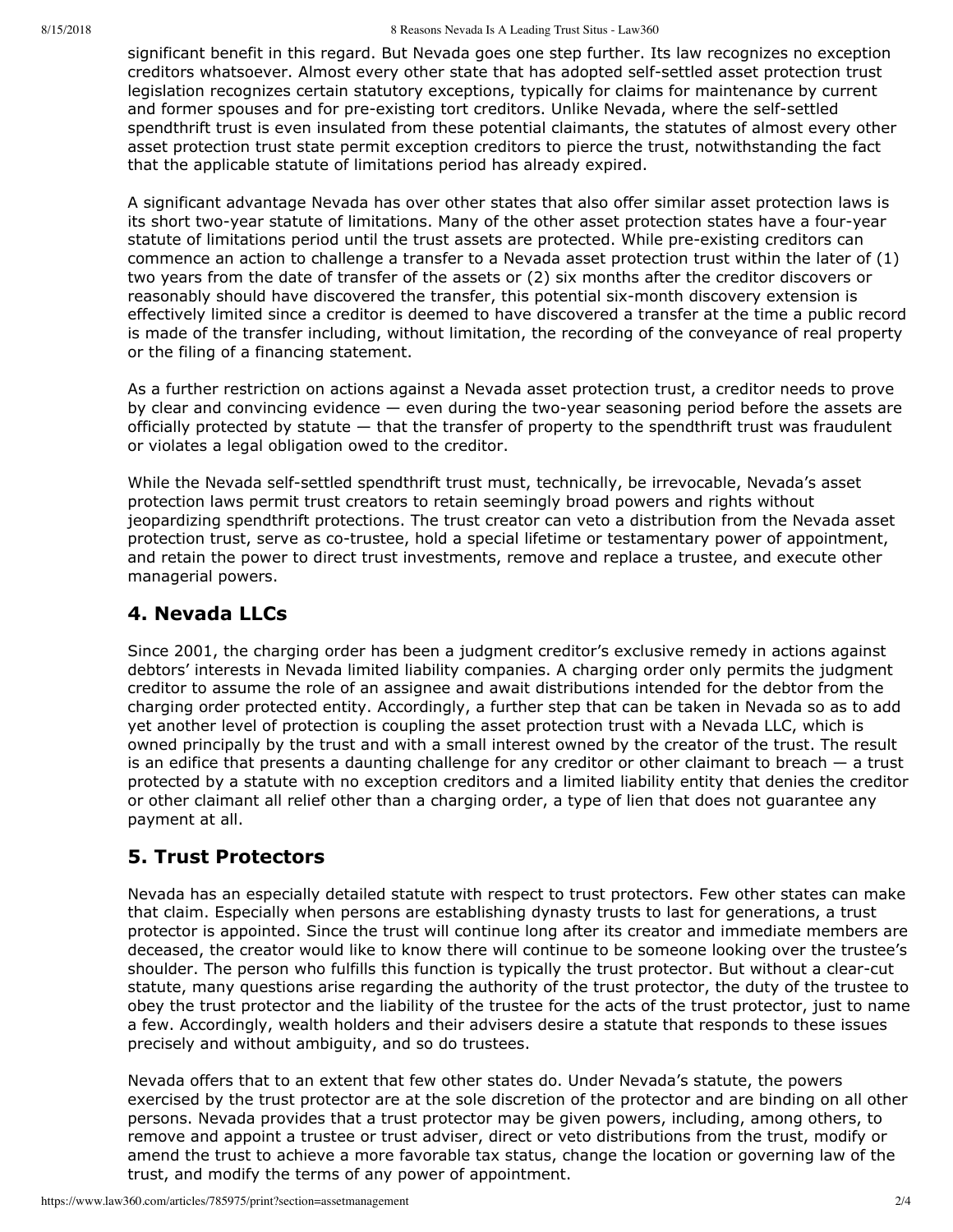#### **6. Tax-Free Trusts**

Nevada has no income tax as well as no gift or death taxes. Specifically, a trust that is administered in Nevada by a Nevada fiduciary will not incur income taxes. In this regard, Nevadans enjoy a huge advantage over residents of many other states when employing trusts. But even non-Nevada residents who use a Nevada trustee to administer their trusts can enjoy the same tax-free environment with respect to investment income, if the trust is designed properly. For example, with California tax exceeding 13 percent in the case of the wealthiest individuals, the tax savings available through use of a particular type of Nevada trust, the Nevada incomplete nongrantor trust (NING), can be quite striking. At its core, the NING is a trust designed to minimize or eliminate state income tax by having the trust domiciled in a state that will not tax the accumulated income and capital gains, and the NING has received much attention since the [IRS](https://www.law360.com/agencies/internal-revenue-service) issued a favorable ruling in March 2013 involving a New Jersey domiciliary settlor and a Nevada trust.

# **7. Decanting**

One problem with dynasty trusts, in particular, is that circumstances inevitably change over time. Since even the standard revocable trust becomes irrevocable once the creator and, possibly, his or her spouse has died, there is real appeal in having a statutory method whereby alterations can be made to the trust in order to address the changed circumstances without, for example, jeopardizing its favorable tax benefits. Nevada is one of several states with a decanting statute under which the trustee is empowered to decant. Much like with wine, the trust assets are poured out into a new trust that incorporates desired changes. While there are certain limits on what the trustee can do, such as completely change the beneficiaries, the trustee can introduce other changes and without having to establish that this is consistent with the intent of the creator of the trust.

Recently, Nevada has enacted changes to its laws that have further made its decanting statute one of the most appealing in the country. Provisions in Nevada Senate Bill 484, which took effect on Oct. 1, 2015, confirmed that Nevada's decanting statute applies to a trust governed by, sitused in or administered under the laws of Nevada, even if the governing law, situs or administration of the trust is moved to Nevada from another state or foreign jurisdiction. While no new beneficiaries can be added by decanting, the recent Nevada bill also clarified that a permissible appointee of a power of appointment exercised by a beneficiary of the second trust is not deemed a beneficiary of the second trust.

## **8. Nonjudicial Settlement Agreements**

In addition to addressing and bolstering Nevada's decanting statute, Senate Bill 484 also included provisions allowing for another way for alterations to be made to a trust: nonjudicial settlement agreements. Pursuant to these provisions, some of the matters that can be resolved by a nonjudicial settlement agreement include the addition, deletion or modification of a trust term, the resignation or appointment of a trustee, the designation or transfer of the trust's principal place of administration, and the termination of the trust. However, while decanting does not mandate notice to beneficiaries under Nevada law, a nonjudicial settlement agreement needs to be executed by all indispensable parties for it to be effective. It is also worth noting that Nevada has a broad virtual representation statute.

As the foregoing demonstrates, there are tangible benefits a Nevada trust can provide to Nevadans, as well as wealth holders who reside in other states or outside of the country. These benefits can have dramatic and positive effects on the accumulation of wealth, its preservation and its availability to benefit family members for generations to come.

—By Neil E. Schoenblum, First American Trust of Nevada LLC

*[Neil Schoenblum](https://www.firstamtrust.com/our_team/97) is senior vice president, wealth management, at First American Trust of Nevada, which offers investment management services. First American Trust of Nevada is a wholly owned subsidiary of First American Trust FSB, which is a subsidiary of [First American Financial Corp](https://www.law360.com/companies/first-american-financial-corp).*

*The opinions expressed are those of the author(s) and do not necessarily reflect the views of the*